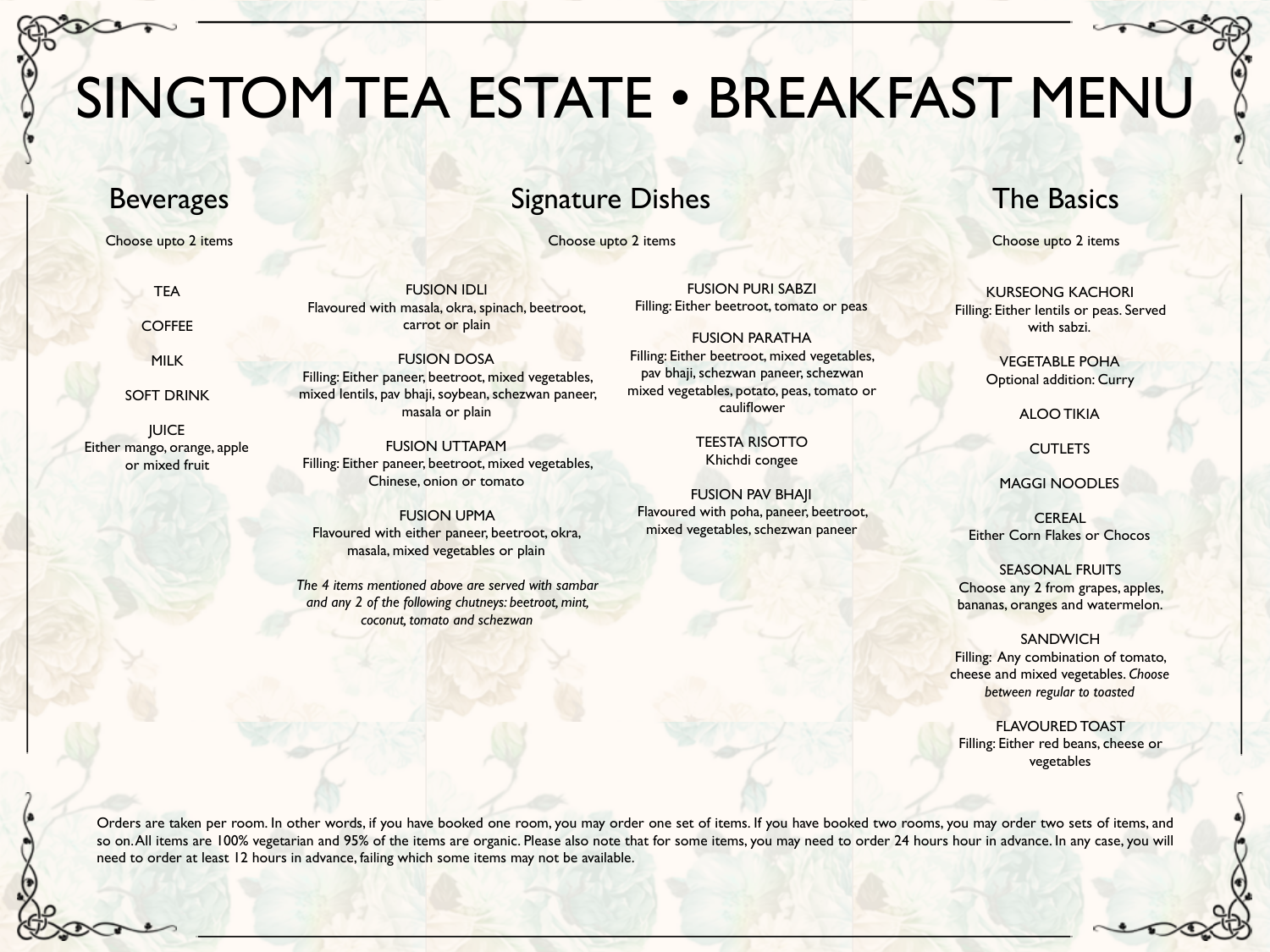# SINGTOM TEA ESTATE • DINING MENU

Choose Soups, Beverages, Sweets and then any 1 cuisine of your choice

FUSION UTTAPAM Filling: Either paneer, beetroot, mixed vegetables, Chinese, onion or tomato

FUSION UPMA Flavoured with either paneer, beetroot, okra, masala, mixed vegetables or plain

## Sides

## Beverages

*Choose any 1 item*

SOUP Either Tomato, Spinach, Buddha, Manchow, Hot and Sour, or Sweet Corn

> **VEGETABLE STEW**

RAITA Either onion, mixed vegetables, cucumber, gourd

YOGURT

### PANEER With either peas, spinach, butter masala, tomato, bhurji

**KOFTA** 

Filling: Either paneer, mushroom, potato, spinach, gourd, yogurt

### ALOO Type: Either dum, peas, cauliflower, methi, jeera, spinach, Bengali posto

*Choose any 1 item*

SOFT DRINK

**IUICE** Mango, Apple, Orange, Mixed Fruit

BEER (chargeable)

WINE BY THE BOTTLE (chargeable)

## Mains

GAUTAM'S **CHOLE** MASALA

**MASHOOR** BAINGAN BHARTA

DAL Either yellow, black, channa, panchratna

KALIMPONG KADHI

*Choose upto 3 items*

**CAULIFLOWER VARIATIONS** Flavoured with tomato, spinach or

> MIXED VEGETABLES

beetroot

FUSION PAV BHAJI Flavoured with poha, paneer, beetroot, mixed vegetables, schezwan paneer

## South Indian

*Choose upto 3 items*

FUSION IDLI Flavoured with masala, okra, spinach, beetroot, carrot or plain

FUSION DOSA

Filling: Either paneer, beetroot, mixed vegetables, mixed lentils, pav bhaji, soybean, schezwan paneer, masala or plain

*The 4 items mentioned above are served with sambar and any 2 of the following chutneys: beetroot, mint, coconut, tomato and schezwan*

## North Indian Breads and Rice

*Choose upto 2 items*

FUSION PURI Filling: Either beetroot, tomato or peas

FUSION PARATHA Filling: Either beetroot,

mixed vegetables, pav bhaji, schezwan paneer, schezwan mixed vegetables, potato, peas, tomato or cauliflower

KURSEONG KACHORI Filling: Either lentils or peas TEESTA RISOTTO Khichdi congee

HIMALAYAN PULAO Filling: Either peas or vegetables

ROTI

RICE (plain or jeera)

Kheer Rosogulla

## Asian

*Choose upto 4 items*

MUSHROOM WITH VEGETABLES Sauce: Either black bean, schezwan, hot and sour, coriander or kadhai

NATHULA CHOPSUEY Style: American, Dragon or Schezwan

SINGALILA MOMOS Filling: Either regular, beetroot, okra, mixed vegetables, paneer or pav bhaji

## Global

*Choose upto 4 items, including 1 Asian item*

VEGETABLE PASTA Type: Spaghetti or Penne

PLAIN OR FRIED RICE

HAKKA NOODLES

TUMLING MANCHURIAN Filling: Either Vegetables, Cauliflower, or Paneer

CHILLI POTATO

CHILLI PANEER

FUSION BURRITOS Filling: poha, beetroot, pav bhaji, beans, cheese, mixed vegetables.

Sauce: salsa, sour cream, mayo, peri peri, schezwan

Sauce: Red, white or pesto

Add vegetables to taste

## Sweets

*Choose any 1 item*

Gulab Jamun

**Custard** Gajar Ka Halwa Ice Cream

Orders are taken per room. In other words, if you have booked one room, you may order one set of items. All items are 100% vegetarian and 95% of the items are organic. Please give orders 24 hours in advance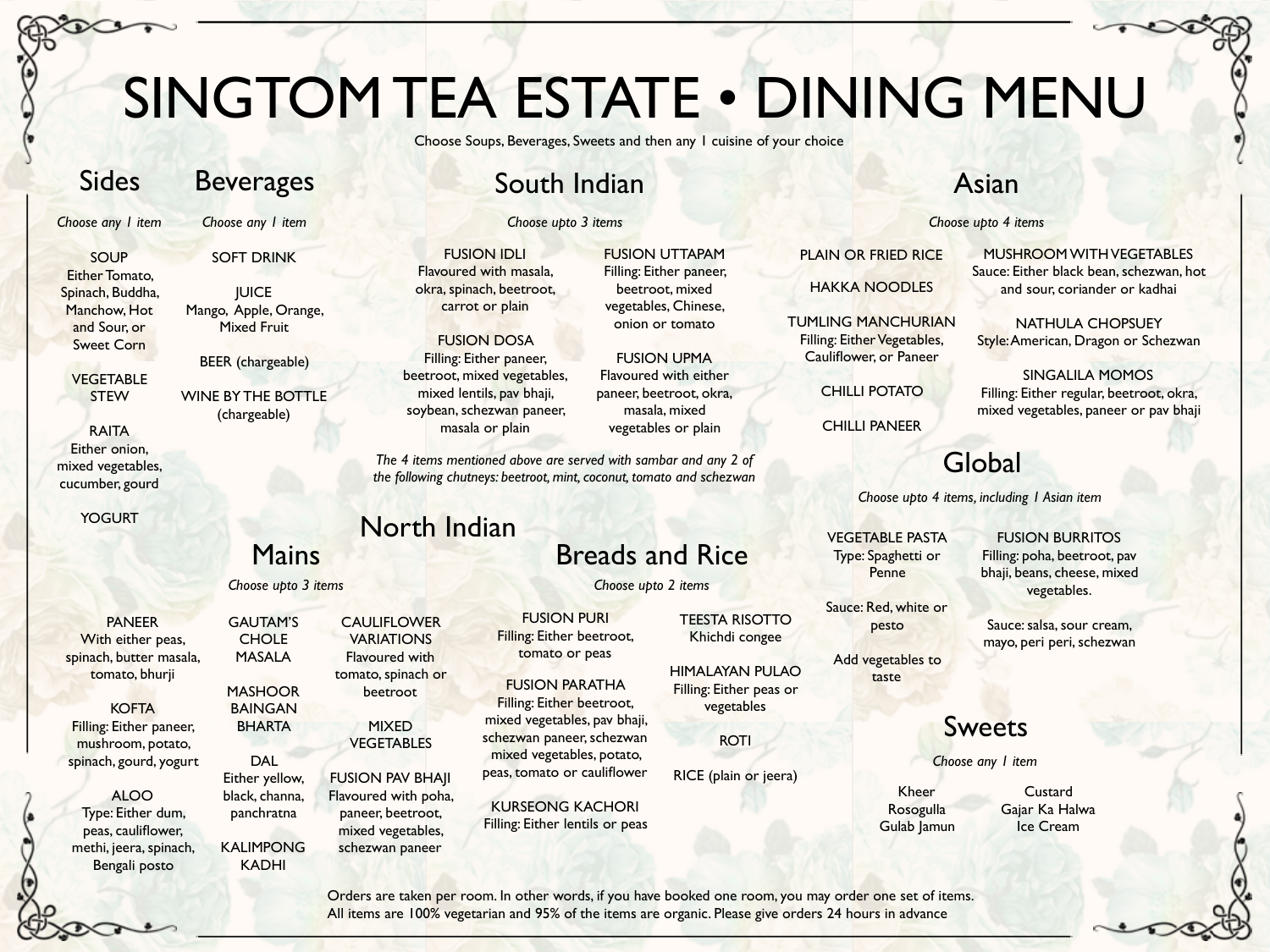# SINGTOM TEA ESTATE & RESORT

## Snacks Menu

## Food

Choose any one item

SANDWICH Filling: Any combination of tomato, cheese and mixed vegetables

ROLLS Filling: Any combination of paneer, potato, tomato or mixed vegetables

ALOO TIKIA

PAKORA

THE HIMALAYAN MOMOS

**CUTLETS** 

MAGGI NOODLES

Orders are taken per room. In other words, if you have booked one room, you may order one set of items. If you have booked two rooms, you may order two sets of items, and so on. All items are 100% vegetarian and 95% of the items are organic. Please also note that for some items, you may need to order 24 hours hour in advance. In any case, you will need to order at least 12 hours in advance, failing which some items may not be available.